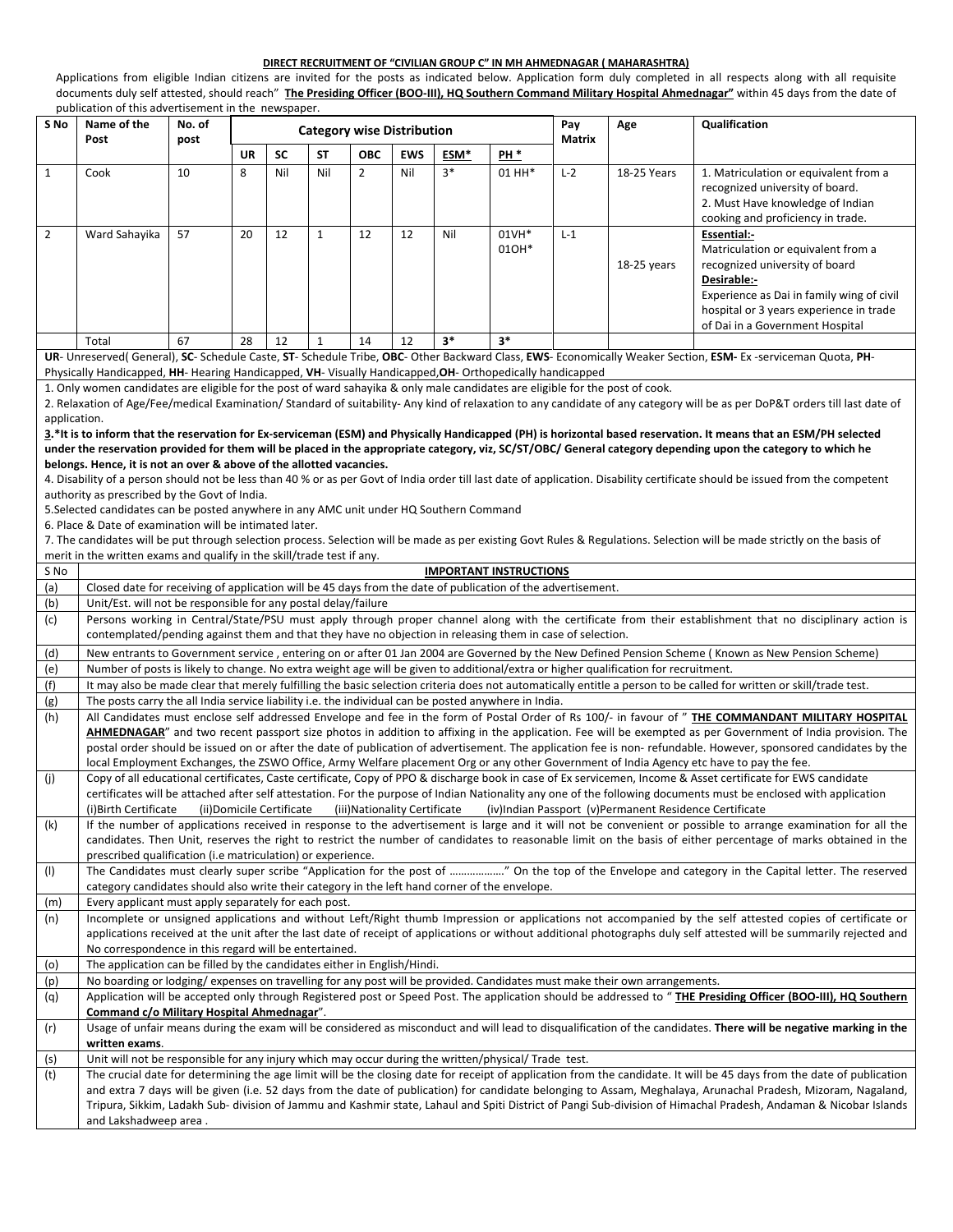|     | <b>Rejection-</b> The following acts/omission would render a candidate/application disqualified                                                                       |                                                                                                                                      |                  |       |                           |  |  |  |  |  |
|-----|-----------------------------------------------------------------------------------------------------------------------------------------------------------------------|--------------------------------------------------------------------------------------------------------------------------------------|------------------|-------|---------------------------|--|--|--|--|--|
|     | Furnishing of false inaccurate or tampered information<br>(ii) Improper filing of the application.<br>(i)                                                             |                                                                                                                                      |                  |       |                           |  |  |  |  |  |
|     | Any other reason as observed by the Board of Officer<br>(iv) Obtaining supports for his/her candidature through unfair means.<br>(ii)                                 |                                                                                                                                      |                  |       |                           |  |  |  |  |  |
| (v) | Some unscrupulous elements may approach you with assurance of procuring appointment for you through illegal gratification. You must not fall prey to such false       |                                                                                                                                      |                  |       |                           |  |  |  |  |  |
|     | assurance or exploitation and must not entertain or encourage such elements in any way. It is emphasized and reassured that selection test will be done on merit      |                                                                                                                                      |                  |       |                           |  |  |  |  |  |
|     | only in a transparent manner.                                                                                                                                         |                                                                                                                                      |                  |       |                           |  |  |  |  |  |
| (w) | Examination paper & their distribution- only objective multiple choice type questions                                                                                 |                                                                                                                                      |                  |       |                           |  |  |  |  |  |
|     | Paper                                                                                                                                                                 | Subject                                                                                                                              | No. of questions | Marks | Duration of examination   |  |  |  |  |  |
|     | Paper-I                                                                                                                                                               | General Intelligence & Reasoning                                                                                                     | 25               | 25    |                           |  |  |  |  |  |
|     | Paper-II                                                                                                                                                              | <b>General Awareness</b>                                                                                                             | 50               | 50    | Total duration<br>2 hours |  |  |  |  |  |
|     | Paper-III                                                                                                                                                             | <b>General English</b>                                                                                                               | 50               | 50    |                           |  |  |  |  |  |
|     | Paper-IV                                                                                                                                                              | <b>Numerical Aptitude</b>                                                                                                            | 25               | 25    |                           |  |  |  |  |  |
|     | The question papers of written test will be bilingual i.e. English & Hindi. However the questions on the portion of English Language subject will be in English only. |                                                                                                                                      |                  |       |                           |  |  |  |  |  |
|     | The question will be on 10 <sup>th</sup> standard for the post of cook & ward Sahayika. <b>There will be Negative marking also.</b>                                   |                                                                                                                                      |                  |       |                           |  |  |  |  |  |
| (x) |                                                                                                                                                                       | Age relaxation:- Any kind of relaxation to any candidate of any category will be as per Do P&T orders till last date of application. |                  |       |                           |  |  |  |  |  |

|    | <b>APPLICATION FORM</b>                                             | Annexure "A"                      |
|----|---------------------------------------------------------------------|-----------------------------------|
|    | Application for the post of Ref Emp News PaperAdvertisement NoDated |                                   |
|    | To,                                                                 |                                   |
|    | The Concerned Units                                                 |                                   |
| 1. | ------------------------                                            | Paste a self<br>attested passport |
| 2. |                                                                     | size photograph                   |
|    |                                                                     |                                   |
| 3. |                                                                     |                                   |
| 4. | Age as on last date of receipt of application: YearsMonthsDays      |                                   |
| 5. | (enclosed certificate)Gen/SC/ST/OBC/EWS/ESM(enclosed certificate)   |                                   |
| 6. |                                                                     |                                   |
| 7. | Address in full with PIN code and Mobile Number:                    |                                   |
|    |                                                                     |                                   |
|    |                                                                     |                                   |
|    |                                                                     |                                   |
|    |                                                                     |                                   |
|    |                                                                     |                                   |
|    |                                                                     |                                   |
|    |                                                                     |                                   |
|    |                                                                     |                                   |
|    |                                                                     |                                   |
| 8. | Details of Academic /Technical & Professional Qualifications:       |                                   |

| Name of the Exam Passed | Year of<br>passing | Name of Recognized University/ Board of<br>examination | % of marks<br>obtained | Division | Remarks |
|-------------------------|--------------------|--------------------------------------------------------|------------------------|----------|---------|
|                         |                    |                                                        |                        |          |         |

(Attested copies of certificate in support of above are to be enclosed)

9. Experience/ if any (please attach certificate):………………………………………………………………………….

10. Whether Govt servant, if yes, give details of office address, post held, Pay scale & Date of entry in Govt Service…………………………………………

**DECLARATION (घोषणा)**

1. I undertake that the above information furnished is correct and true to the best of my Knowledge. If at any stage it is found that information furnished is wrong or important relevant information was hid then my candidature will be cancelled immediately without any notice. If I am holding any post then my service will be terminated immediately without notice.

मैं ज़िम्मेदारी लेता हूँ कि उपरोक्त दी गई जानकारी मेरी जानकारी के अनुसार भूए सत्य को आगत के अपरोक्त जानकारी गलत है या कोई महत्वपूर्ण जानकारी छुपाई गई है तो मेरा मेरी उम्मीदवारी तत्काल प्रभाव से रदद कर दी जायेगी और अगर में पर्दस्थ हूँ तो मेरी सेवा तत्काल प्रभाव से , बिना किसी सूचना के �नरस्त कर द� जायेगी I

2. I can be transferred anywhere in India and I am ready to serve at the posted place willingly and without any condition.

मेरा स्थानांतरण भारत में कहीं भी किया जा सकता है और मैं स्वेछा और बिना शर्त से स्थानांतरित जगह पर अपनी सेवा देने को तैयार हूँ।

3. I am aware and I have no objection that number of vacancies advertised for which I have applied can be abolished/decreased/increased without any notice before declaration of final result.

मुझे पता है और मुझे कोई आपति नहीं है कि विज्ञापित पद ,जिसके लिए मैंने ओवेदन कि पत्न संख्या कभी भी बिना पूर्व सूचना के ,परिणाम घोषित होने से पहले , रदद /घटाई /बड़ाई जा सकती हैं । बाहे कि I (Signature of candidate) , उत्तर (Signature of candidate)

Name……………………………………………………………

Encl: 1. Three Self Attested Photographs

2. Postal Order/DD in favour of .........

Postal order/DD no………………………………………………………………………………………… for Rs 100/- [Left Thumb Impression of male candidate 3. Attested Copies of certificate: ( ) sheets and increase in the share results are results and increase in the share of female candidate ) sheets and Right Thumb impression of female candidate )

(Signature of candidate) Name……………………………………………………………